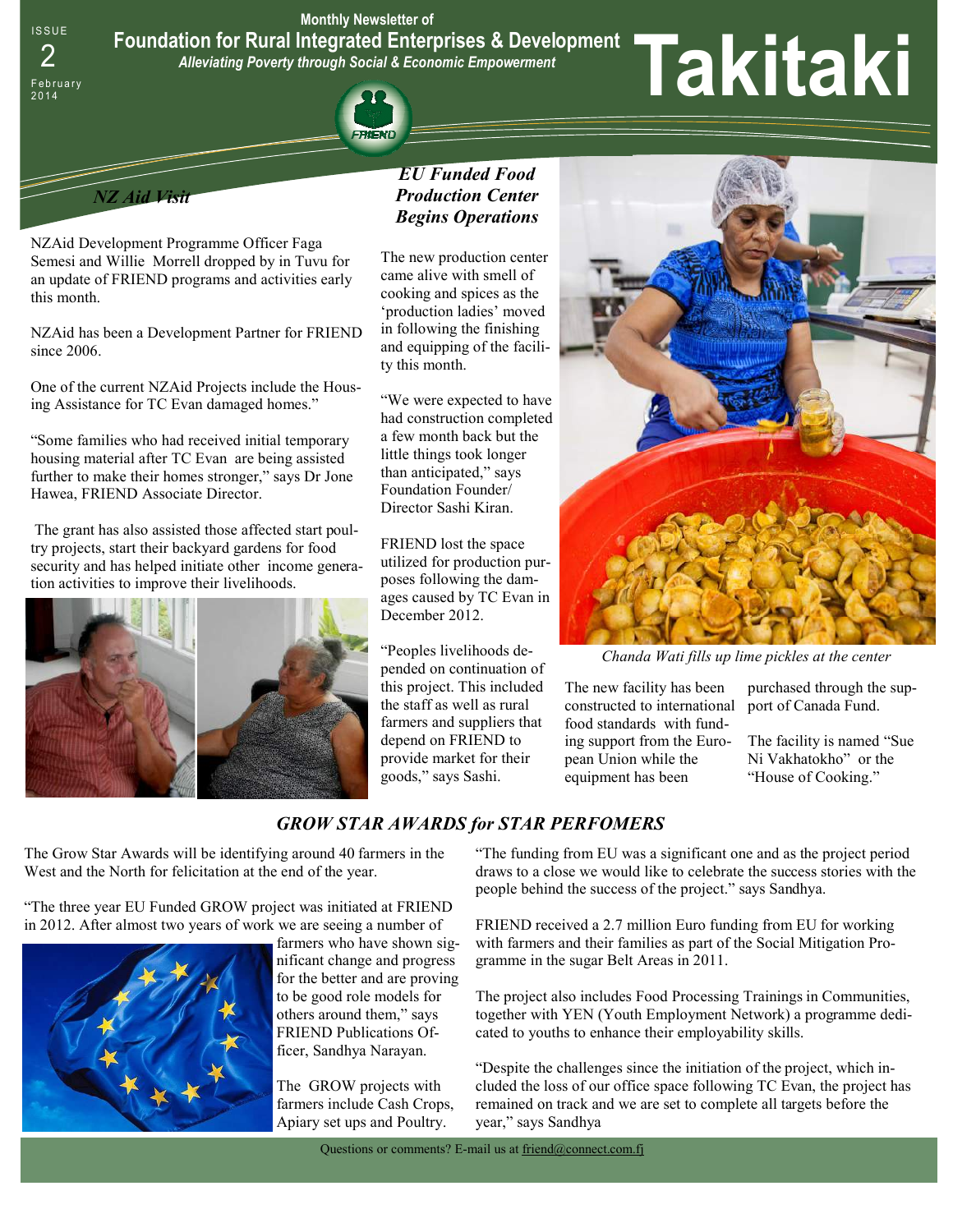

*"Safe Spaces for Social Cohesion"* 

FRIEND held a "Safe Space" workshop in Lautoka this month which saw participants from five communities taking time out to go through healing process over four days.

Workshop Coordinator Mereani Lomavere says a the last two years have been particularly difficult for people living in resettled areas around Lautoka.

"Our participants included people who have had to moves from spacious village/island communities to squatter areas because of expired leases or for job opportunities. They have also been affected by floods, cyclones, landslides etc in their new homes. They have not been able to form strong relations with others

around them as they continue to feel cheated by their circumstances," says Mereani. "There were also those who have had no time to heal following accidents, loss of loved ones theft etc"

The workshop was aimed to provide a safe space for people from neighboring disadvantaged communities to share their issues and concerns and build a stronger community.

"FRIEND has been working in these communities over the years through various projects. There is a lot of mistrust within communities as well as between communities. We are hoping these workshops will provide foundation for better understanding of each other.' say Mereani.



*Sweet Stings* 

"If you go for a swim, you will get wet.. so if you work with bees, you will have to put up with stings," - Beekeeping Trainer Thomas Korsten.

GROW Bee Officers conducted monitoring and evaluations visits battling heat and bee stings.

"Most of the project holders are doing really well. The project holders who had been set up with the boxes the previous year are already harvesting. And are reporting good yields. They are saying there is no issue with the market as most of the honey are being bought directly from them at an average rate of \$15.00 per kg," says Field Officer Abdul Saiyaz.

"Initially a number of our project holders were afraid of bees or rather bee stings, but they are now getting more confortable with having bees around. Some are also bold enough to open up bee boxes without putting on the protective suits that has been supplied."

FRIEND has been receiving a number of interests from potential project holders or new farmers who wish to start bee farming.

"As the stories of success of our farmers gets shared in communities, we are seeing more and more people who think they can also do this. It has a good income potential. A ten double hive set up can cost up to FJD \$3,000. Each double hive can produce upto 40kg of honey per year. If you calculate the income at the rate of \$15.00 per kg, this will give you \$6,000 per year." says Abdul.

# **Youth Development Continues**

"I was beginning to lose hope in ever finding a job. I used to work before I got married. Then the kids came. Now they are old enough for me to go out and seek work, but getting back into the workforce after staying away from the job market for so long was not easy," says Veena Chand.

Veena was part of the workshop of 20 youths from Nadi and Lautoka relooking at their dreams.

"Coming out to a session like this allows me a chance to intermingle with others and build up my self confidence once again."

The workshop was conducted by the team from IET consultants led by Penny Moore.

Penny is an experienced peace builder having worked with people of all ages around Fiji utilising drama and theatre.



Questions or comments? E-mail us at friend@connect.com.fj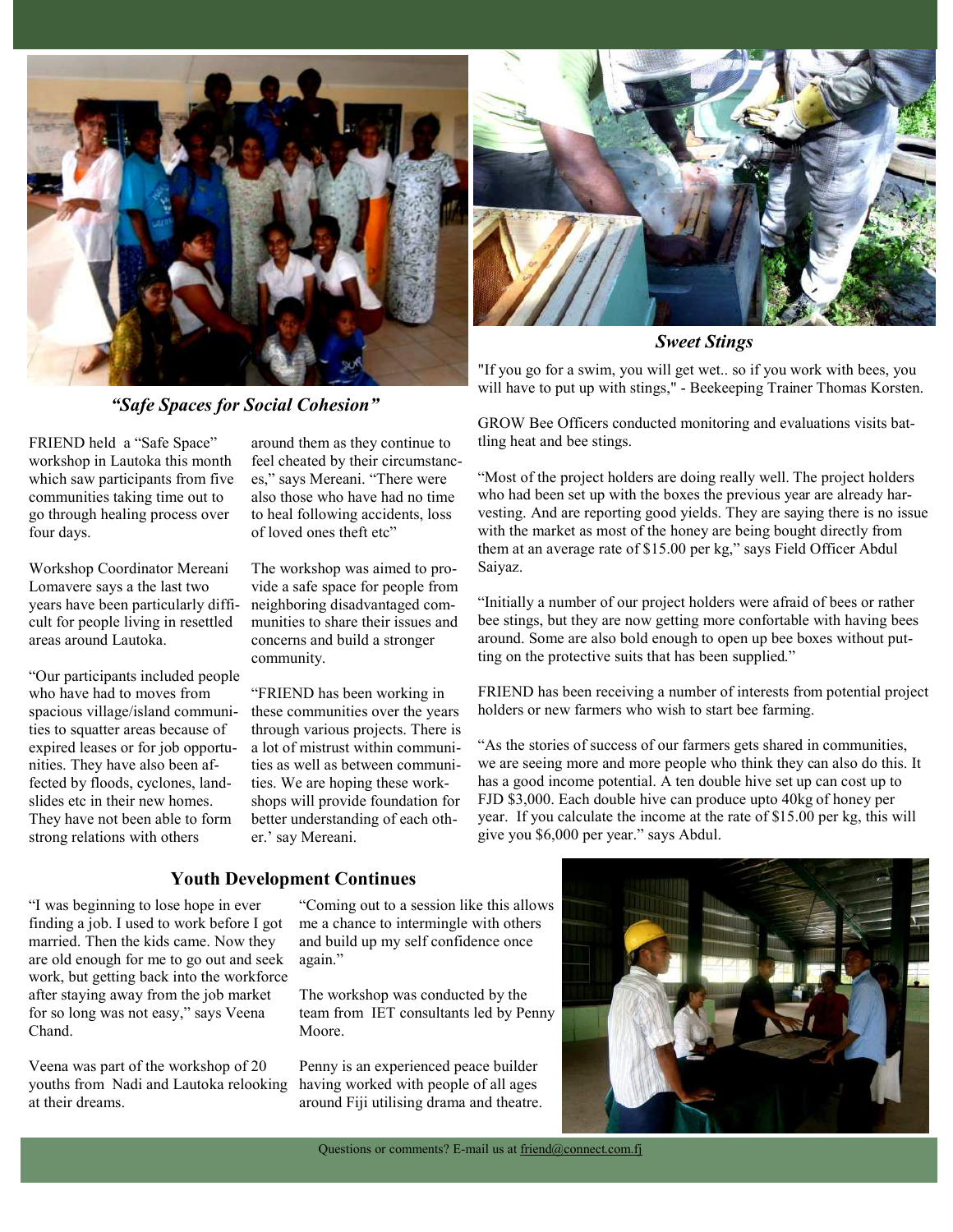

*Livia Raluve shows the freshly sealed Friend's Fiji Style ® Curry Leaves bottle.* 

### *Moisture Seal for Spice Jars*

After months of research and sourcing, the induction sealer has finally arrived.

"It is not an item you will find on the shelf and has to be made to order," said Ben Bornstein of Benefel Pty Ltd in Sydney. "We will have to place the order with our suppliers in China."

The seal is to protect the goods in the *Friend's Fiji Style*® spice range against moisture.

"Our product quality is good. We source raw materials from farmers directly and then package it for the market," says Christina Dimatai of the Food Production Team. 'The challenge with packaging has also now be resolved with the arrival of the sealer to ensure the products reach the customers as fresh as the day it was packed."

*Friend's Fiji Style ®* range includes Chilli Flakes, Ginger Powder, Turmeric, Tomato Powder and Curry Leaves

## *The Seven Grains of 7-Grains*





*7-Grains or Satwa* must be new for most of you but it is one of the wonder foods that I know.

*Friend's Fiji Style* ®7-  $1009$  Grains is made from

carefully selected grains roasted and blended for a top quality product.

Rural homes often had satwa as their mid day meal in olden days as they used to do hard work in scorching sun. *Sawa* is considered a strengthening, cooling, light meal that doesn't sit heavy on your system and even helps detox as it is quite rich in soluble fiber.

The best thing about *satwa* is, it is a great food for babies, adults and even old people as it is light to the digestive system and yet very nutritive. High on protein, Iron, Magnesium and Manganese, low on Sodium, low on Glycemic index makes *satwa* a favorable food for diabetics and for weight watchers as well. It is absolutely gluten free too.

3-4 tbsp *satwa* can make a filling quick fix meal. You can mix it with chopped onions, chillies, a little salt and coriander in a porridge like consistency for instant upma. It does not require any further cooking.

If you have a sweet tooth you can add sugar and ghee to the 7-Grains powder and bind it into round laddoos for a healthy snack.

Isn't it a great ingredient to have in your pantry?

The versatile 7-grains can also be made into a nutritious chutney. Mix equal amounts of 7– Grains and *Friend's Fiji Style®* Dessicated coconut, add yogurt and whip to make a thick chutney, season with salt and temper with hing, mustard seeds, red chilly and curry patta and a nice spicy chutney is ready for your idlis or dosa or even a sandwich filling.



# *Recipe Corner - 7 Grains Sweet Drink*

**Ingredients**  7 Grains Powder : 3 tsp Sugar : 1 tsp (or Honey) Chilled Water - Glass

*Breakfast, Lunch or Dinner! Its a meal in a glass.* 



Add all ingredients and a thick, batter like, liquid. Use small pieces of fruits like banana, apple, mango etc. for garnish.